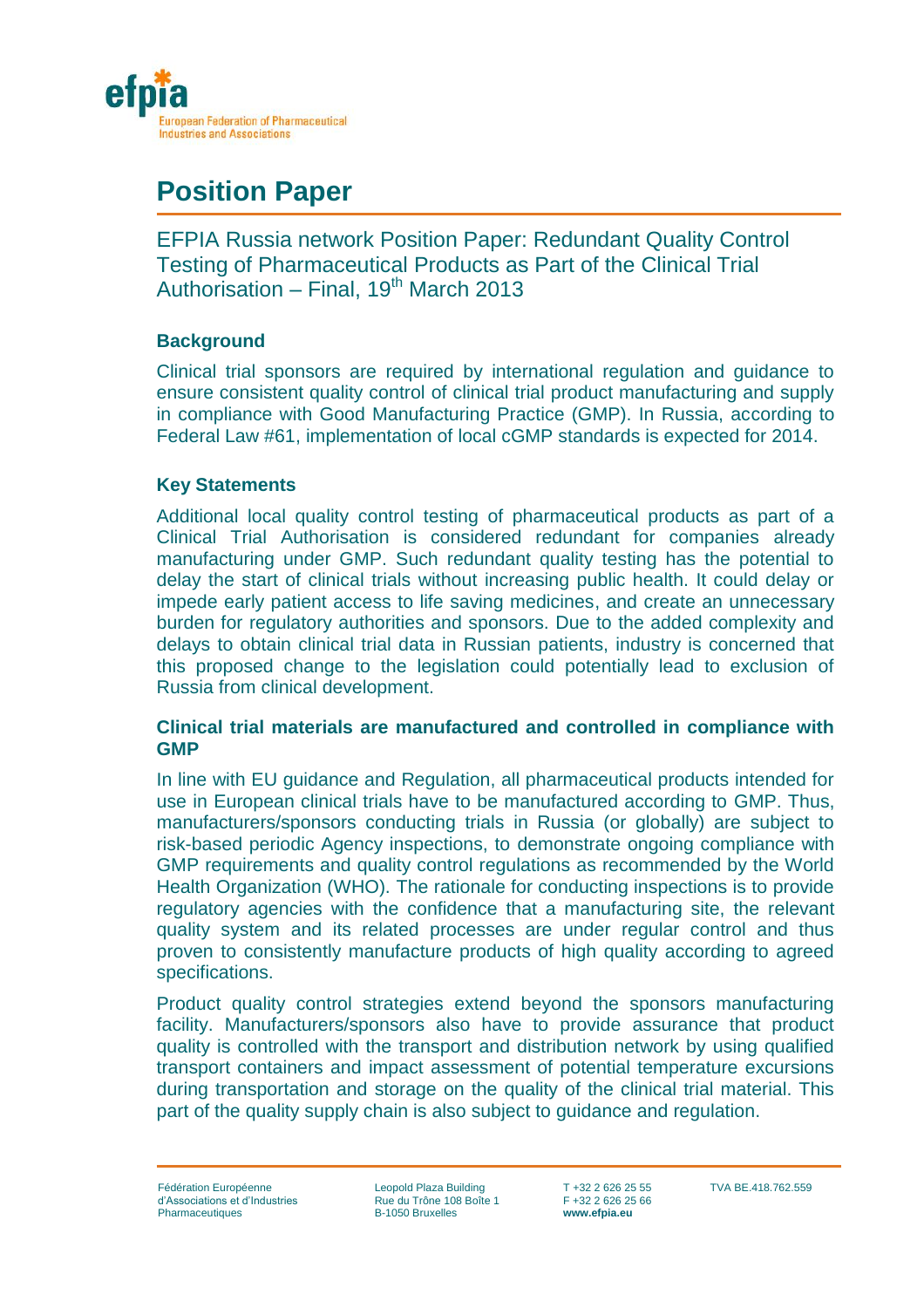

## **Global Clinical Trials**

In almost all countries where global clinical trials are conducted, a prerequisite to start a clinical trial is the Ethics and Health Authority approval of the CTA.

In EU member states, the approval timeline for a CTA is usually within 60 days. Other major and emerging markets have a similar timeline. Such rapid assessment and approval is crucial to ensure participation of the country in global trials and is therefore essential for local patients' access to innovative medicines.

No country worldwide requests additional governmental quality control testing, as part of the clinical application, except for China which currently retains testing for biological/biotechnology products. This re-testing at the Chinese governmental laboratories significantly contributes to the prolongation of the approval process (to approximately 18 to 20 months) which makes it very difficult for China to participate in global clinical programs. A similar effect, i.e. significantly prolonged approval timelines and potential exclusion from clinical development, is anticipated with the proposed change to the Russian legislation to include the local retesting of clinical trial material as part of the approval process.

#### **Challenges related to implementation of test methods in governmental laboratories**

The current legislative proposals will impose additional cost and logistical complexity to ensure continuity of supply for both local and multinational manufacturers as well as Russian Ministry of Health. Re-testing during clinical development takes significant time in order to implement all the test methods at governmental laboratories. This may result in a lack of access, or delayed access of medicines to patients. In addition, clinical trial material typically has a limited shelf-life. Additional time taken to locally test and release clinical material will effectively further shorten this time. Additional time can be required to resolve false out of specification results, due to inappropriate reproducibility of tests and thus potentially causing interrupted patient supply.

Additional product testing may be expensive, difficult to implement and to perform, especially for biological/biotechnology products. Consequently, the Russian Authorities will need to allocate significant resources for equipment and personnel to perform this testing, which may be extremely complex given the nature of many assays (e.g. biological potency assays). Further, government laboratories may not have the proper equipment and biological-originated materials (e.g. indicator cell, antibody). In any case, a huge effort will be needed to established the set of methods, which may be used only once for the release of one clinical batch. Given the changes during development, the final QC methods used for testing of commercial products (in case of marketing) may be significantly different from the clinical methods.

Leopold Plaza Building Rue du Trône 108 Boîte 1 B-1050 Bruxelles

T +32 2 626 25 55 F +32 2 626 25 66 **www.efpia.eu**